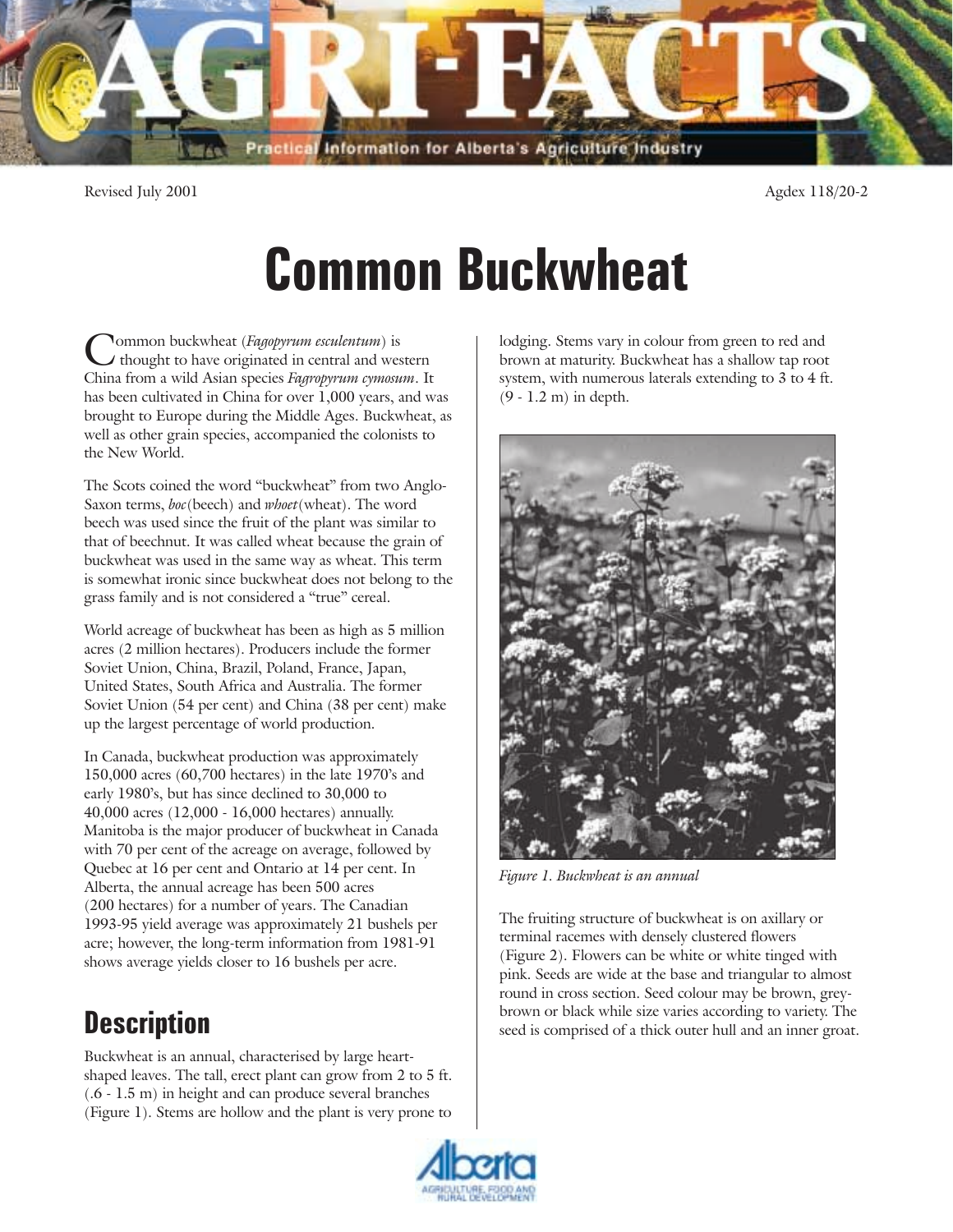

*Figure 2. Buckwheat has densely clustered flowers*

Buckwheat has an indeterminate growth habit, so the crop does not mature uniformly. Plants will begin to blossom 5 to 6 weeks after sowing and will mature in 80 to 90 days. Buckwheat requires cross pollination to produce seed, so insect pollinators are essential for effective fertilization and seed set. Manitoba research recommends one honey bee colony per acre.

# Adaptation

Buckwheat thrives in cool, moist climates. It is not frost tolerant. Because of its short growing period, buckwheat is well adapted to Canadian conditions. High temperatures and dry conditions during flowering may cause some flower blast and lower yields. Cool evening temperatures and high humidity favour buckwheat growth.

Buckwheat can be grown on a wide range of soil types, but it is best suited to light and medium-textured soils, such as sandy loam, loam and silt loam. Clay soils and highly fertile soils should be avoided. Buckwheat is as acid tolerant as oat or potato. Liming soils above a pH of five should not be necessary. Studies in western Canada have shown an early growth-stage tolerance to saline soils; however, as the crop matured, this tolerance lessened.

Growers in areas with frequent heavy rain and strong wind should consider the risks in growing buckwheat. It is very susceptible to lodging because of its hollow stem and is easily flattened by high wind and heavy rain.

# Properties and uses

In Canada, buckwheat has been grown primarily for grain for domestic and export purposes. Throughout history, this crop has had a number of uses: food for humans, feed for livestock, a honey crop, smother and green manure crop.

Buckwheat is also harvested green for rutin extraction. Rutin, a flavonol glycoside compound, is used in medicine to check blood vessels for haemorrhagic diseases and to treat high blood pressure. The leaves of buckwheat contain the highest level of rutin.

Canadian processors use buckwheat in pancake mixes, breakfast cereals, breads and poultry stuffing. Europeans use whole groats in porridges, soups and breakfast cereals. Japan is the largest customer for Canadian buckwheat. Processors in Japan grind buckwheat into flour and combine it with wheat flour to produce "Soba" or buckwheat noodles. The term "Soba" is simply the word for buckwheat. Japanese consumers are very particular about the quality of Soba noodles, and only new crop buckwheat has the desired colour and flavour.

Buckwheat grain is of lower quality than cereal grains when used for livestock feeds and is usually fed in combination with barley, oats or corn. Whole grain protein is approximately 11 per cent, with 2.5 per cent fat. Buckwheat contains over 1 per cent of three amino acids: glutamic acid, arginine and aspartic acid.

The middlings from buckwheat grain are rich in protein, fat and minerals. Generally, middlings are fed only as a concentrate. The protein content of middlings is approximately 27 per cent and fat 7 per cent. The palatability of this product is poor, and it is not fed to swine.

Buckwheat produces a dark, strong-flavoured honey, which is usually sold for a premium. One acre (.41 ha) of buckwheat may produce up to 150 lb. (65 kg) of honey per growing season.

Buckwheat has also been used as a smother crop for controlling weeds such as quack grass, Canada thistle, sow thistle, leafy spurge and Russian knapweed. The crop's rapid germination and growth and broad-shaped leaves, which shade early in the crop's development, smother most weeds. Buckwheat is not a good choice for a cover or companion crop. It has also been used as a green manure crop because of decent yields of dry matter in a short time.

# Agronomy

#### **Varieties**

**Tokyo** was one of the first varieties developed in Canada. This small-seeded diploid type has a Japanese line as a parent; however, demand by the Japanese market for large-seeded types encouraged Agriculture Canada at Morden, Manitoba, to develop and release Mancan in 1974. **Mancan** is a large-seeded diploid type with good market acceptability but low test weight. The 1,000 kwt of this variety is 29 grams.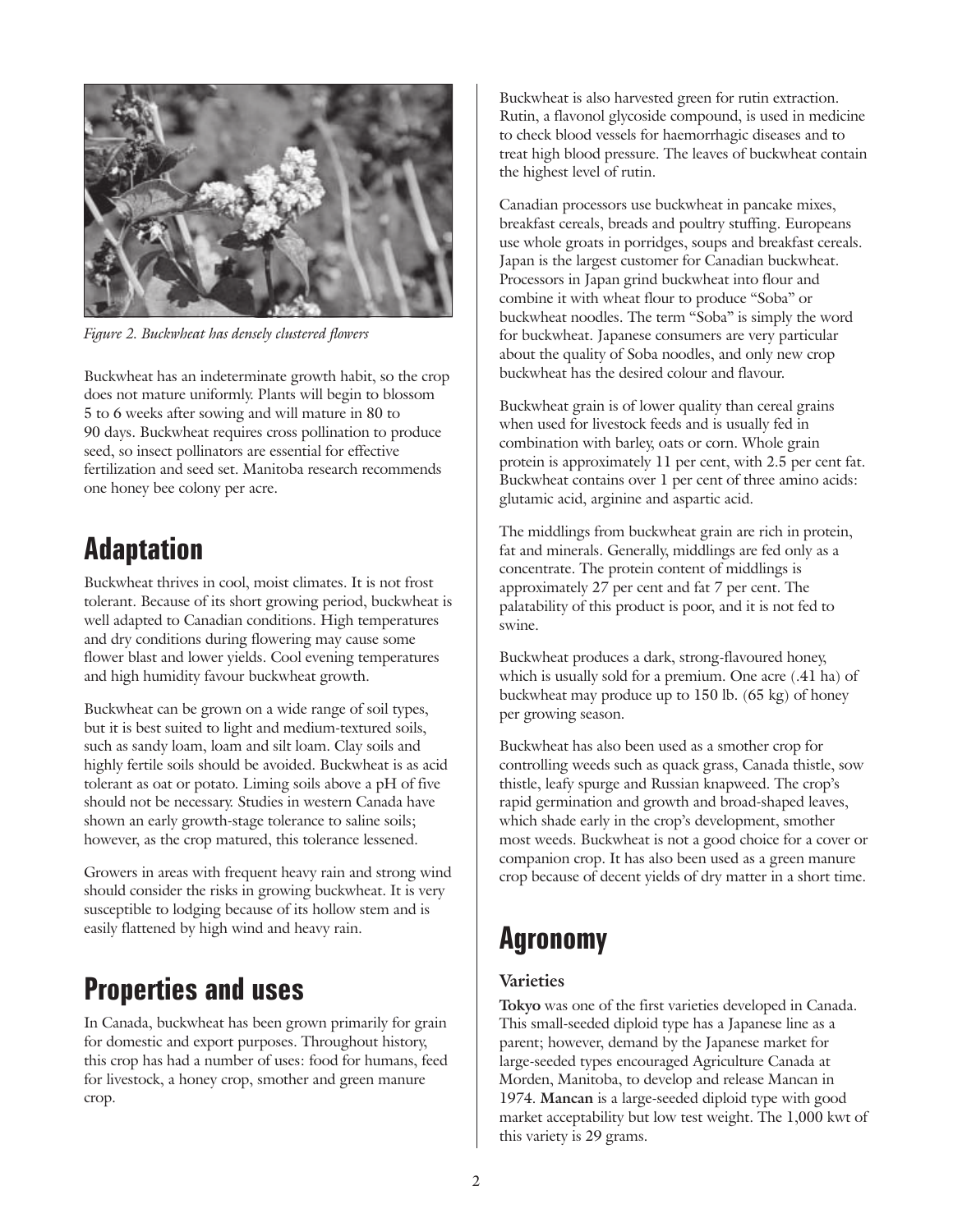**Manor**, another large-seeded diploid variety, developed by the Agriculture Canada Research Station at Morden was released in 1980. The 1,000 kwt of Manor is also 29 grams. **AC Manisoba**, a higher-yielding extra largeseeded variety was brought forward from Agriculture Canada at Morden in 1995. AC Manisoba has a 1,000 kwt of 35 grams.

The following information on varieties has been provided courtesy of Manitoba Agriculture.

- **AC Springfield** This large seeded variety has larger seed than Mancan and Manor, having 35.7 g/1000 seed compared to 29.6 g and 28.6 g, respectively. It has a higher percentage of large, whole groat after dehulling. Its yielding ability is intermediate to Mancan and Manor. Seed density is low at  $523$  kg/m<sup>3</sup>, compared to  $557 \text{ kg/m}^3$  for Mancan, and  $570 \text{ kg/m}^3$  for Manor. About two per cent of the seed has a winged extension of the hull.
- **Koban** This large seeded variety is higher yielding, has greater seed density and contains higher protein than AC Manisoba. Seed is dark brown to black.
- **BM 94362.3** This large seeded variety has higher yields, increased seed density, 1000 seed weight  $(36.9 \text{ g}$  compared to  $34.2 \text{ g}$ ) and earlier maturity than AC Manisoba. Seed density is high at 621 kg/m<sup>3</sup> compared to 557 kg/m<sup>3</sup> for Mancan and 570 kg/m<sup>3</sup> for Manor. Its protein content is slightly lower than AC Manisoba. The seed is very dark brown to black.
- **BM 94199.1** This large seeded variety has higher yields, increased seed density, 1000 seed weight  $(37.3 \text{ g}$  compared to  $34.2 \text{ g}$ ) and earlier maturity than AC Manisoba. Seed density is similar to BM 94362l3. Its protein content is slightly lower than AC Manisoba. The seed is very dark brown to black.
- Ever since their introduction, large seeded varieties have encountered problems in the marketplace. First, their low bushel weight has been mistaken for poor quality. But large seeded buckwheat is characteristically light in bushel weight because of its size and shape. Secondly, Canadian large seeded varieties are typically light to dark brown, not black. Light coloured kernels thus have mistakenly been thought to be immature. When harvesting weather is excellent, mature buckwheat has this range of color, with good green testa immediately below the brown husk.
- The newer varieties, BM94362.3 and BM94199.1, have very dark brown to black seed, which is plump and somewhat round. The difficulties in marketing, which arise from misunderstandings over bushel weight and color, should be avoided with these new varieties. Furthermore, the amount of groat from plump, round seeds should please processors.

Earlier large seed varieties had winged extension of the hull. Japanese buyers dislike this feature and refer to such buckwheat as "oni," which means devil, perhaps because these kernels resemble a small devil's face. Such buckwheat has less groat and little value for processors. With later large seeded varieties, the winged extension has been eliminated.

As Alberta Agriculture, Food and Rural Development does not conduct variety testing of buckwheat, visit Manitoba Agriculture's web page for the most up-to-date variety information at <http://www.gov.mb.ca/ agriculture/crops/specialcrops/pdf/bib01s08.pdf>

#### **Seeding**

A firm moist seedbed is required for uniform rapid emergence. The seed should be placed between 1.5 inches (4 cm) to 2.5 inches (6 cm) deep. The deeper seeding depth should only be used under drier conditions. Deep seeding delays emergence and decreases uniformity of the crop. Buckwheat will germinate at soil temperatures as cool as 7° C.

Seed size ranges from 29 to 35 grams per 1,000 kernels, and the recommended seeding rate ranges from 35 to 72 lb/ac (39 - 81 kg/ha). The heavier rate should be used in fields where weed populations are higher than desirable and where larger-seeded varieties are being grown. Lighter seeding rates may be used on cleaner fields. Too heavy a seeding rate may be detrimental, as overly thick stands produce spindly plants with short stems and few seeds. A plant population of approximately 16 plants per square foot is desirable. Buckwheat does exhibit a high degree of plasticity, branching profusely to compensate for lower plant populations.

The seeding date for buckwheat will vary slightly from region to region depending on the date when the risk of the last spring frost has passed. The range for seeding dates in western Canada varies from June 1 to June 25. In the central, north central and northern parts of Alberta, seeding dates past June 15 risk the possibility of damage to the crop caused by early fall frost. Seeding past this date is not generally recommended. Early June seeding has produced the highest buckwheat yields.

No specialized seeding equipment is required for buckwheat although some time may have to be taken for calibrating grain drills that do not have a buckwheat chart.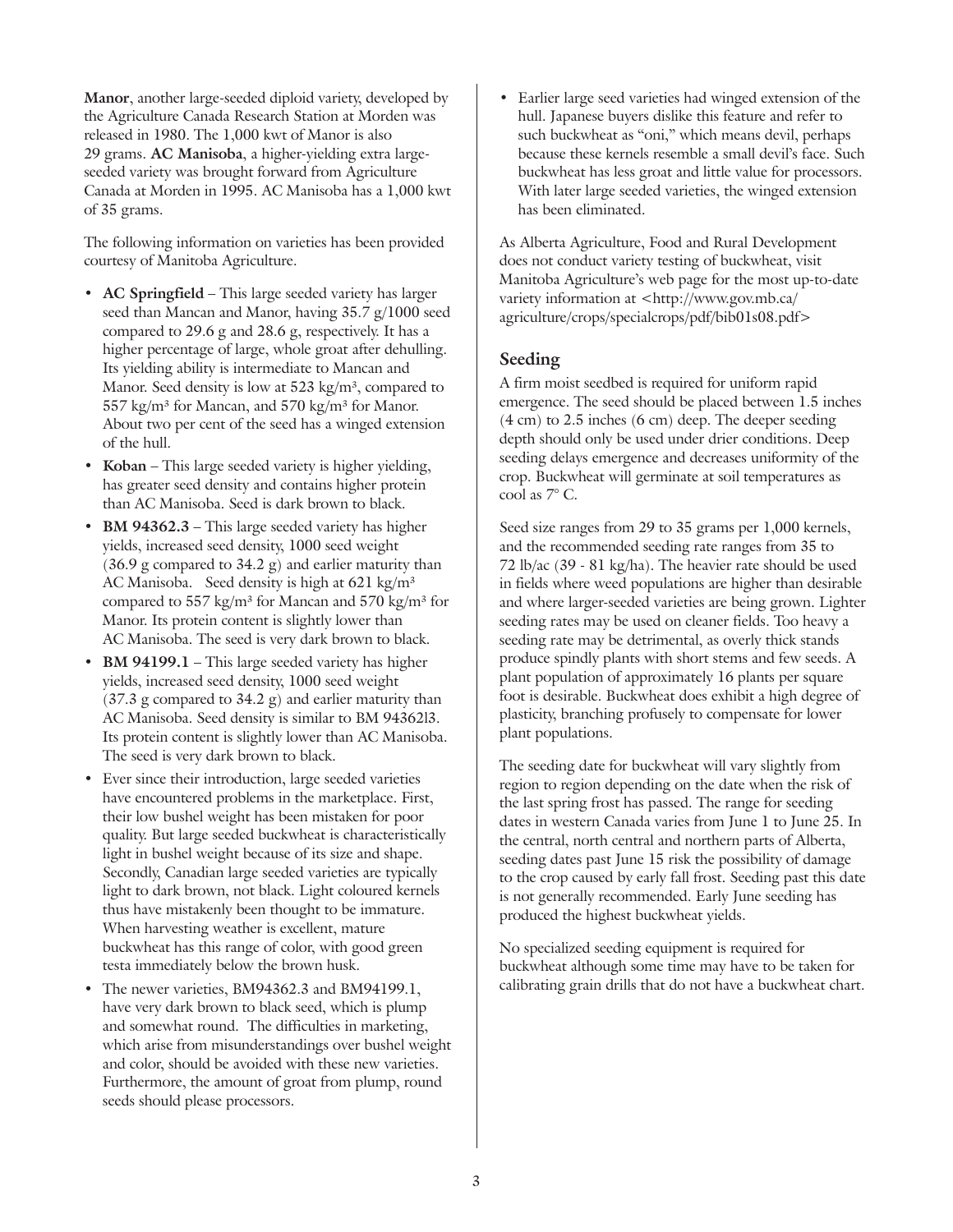#### **Rotations**

Cereal grains in a buckwheat sample are undesirable from a marketing standpoint because they are hard to clean out. Barley, oat, wheat, rye and triticale are considered foreign material in buckwheat, and samples containing more than 5 per cent cereal grain by weight are graded "sample." Unless very good control of these plants can be accomplished prior to seeding, growing buckwheat is not recommended.

Avoid growing buckwheat on canola or mustard stubble because of their volunteering habit and competitive nature. Buckwheat grows well on field pea or dry bean stubble or summer fallow. Volunteer buckwheat in a succeeding crop may be a problem. Check rotations to see if the crop following buckwheat can be sprayed to control volunteer plants.

#### **Fertilization**

Buckwheat responds well to a balanced fertilizer program, but it is not considered a high nutrient user. A soil test to determine what nutrient levels are present is critical. Early research on buckwheat fertility requirements showed that highly fertile or rich soils should be avoided. Excessively high nitrogen levels in the absence of other nutrients compound the lodging problem. Growers using animal manures have had severe lodging problems.

General recommendations for added nutrients are as follows: 20 to 40 lb/ac  $(22 - 45 \text{ kg/ha})$  nitrogen, depending on whether the crop is planted on summer fallow, pulse stubble or cereal stubble. Normal rates for phosphate range from 27 to 40 lb/ac (30 - 45 kg/ha). Potash is generally recommended if the crop is grown on sandy loam soils. The suggested rate for potash in these cases would be 31 to 62 lb/ac (35 - 70 kg/ha). When sulphur is required, apply 13 lb/ac (15 kg/ha). No more than 5 lb/ac (5.6 kg/ha) nitrogen and 20 lb/ac (22 kg/ha) phosphate should be applied with the seed.

### **Harvesting**

Buckwheat has an indeterminate growth habit. The plant matures from the bottom upwards, flowering until cut or killed by a frost. At harvest, mature seed, immature seed and a few flowers will be present. A grower must determine when to start harvest before losses occur due to shattering.

Harvest should begin when 75 per cent of the seeds have reached physiological maturity, and the plants have lost a majority of their leaves. This stage corresponds with the time the lower seed heads begin to shatter. Buckwheat may be swathed or straight combined. Either operation must be done carefully since aggressive reel action can cause additional shattering. Adjusting the reel speed to

match the forward speed of the swather or combine may help. A draper-type pickup on the combine causes less shattering than a drum type.

Cylinder concave clearance and cylinder speed must be adjusted to minimize excessive cracking and de-hulling. Cylinder speeds are generally set at 600 to 800 rpm. If seed damage is occurring, slowing the cylinder speed and/ or opening the concave clearance will help. Front cylinder concave clearance of 1/2 to 3/8 of an inch and 1/4 inch at the rear is recommended. Upper sieve openings should be in and the lower 5/16 inch.

The wind setting should be set to allow the maximum amount of foreign material through without buckwheat passing through. Straight combining an indeterminate crop such as buckwheat will result in a sample containing dry mature and tough immature seed.

### **Storage**

Grain drying or aerating may be necessary. Combining the crop at slightly higher moisture will result in less shattering. A safe temperature for grain drying, for both seed and commercial grain, is 45° C. Buckwheat can be safely stored at 16 per cent moisture. The bushel weight of buckwheat is 48 lb. Growers are not allowed the luxury of long periods of storage before marketing since buckwheat contains a high percentage of fat.

# Pest management

### **Weeds**

Very few herbicides are available for weed control in buckwheat. Clean fields are highly desirable. Volunteer plants of canola, mustard, barley, oat and wheat can be serious weed problems in buckwheat. Hoe Grass 284® is registered for control of wild oats and green and yellow foxtail. The crop tolerance is rated 8.6 out of 9. Poast® is also registered for grass weed control.

There are no broadleaf herbicides registered for buckwheat. Some broadleaf herbicides used in previous crops may present residual problems in buckwheat. Residues from herbicides such as Ally®, Lontrel®, Pursuit® and Tordon 22K® could cause damage. Canada thistle, sow thistle, toadflax and quack grass should be sprayed with pre-harvest glyphosate the year prior to growing buckwheat. Cultural control is often used to achieve weed control. Since buckwheat is planted somewhat later in the season, a number of tillage operations are possible prior to seeding.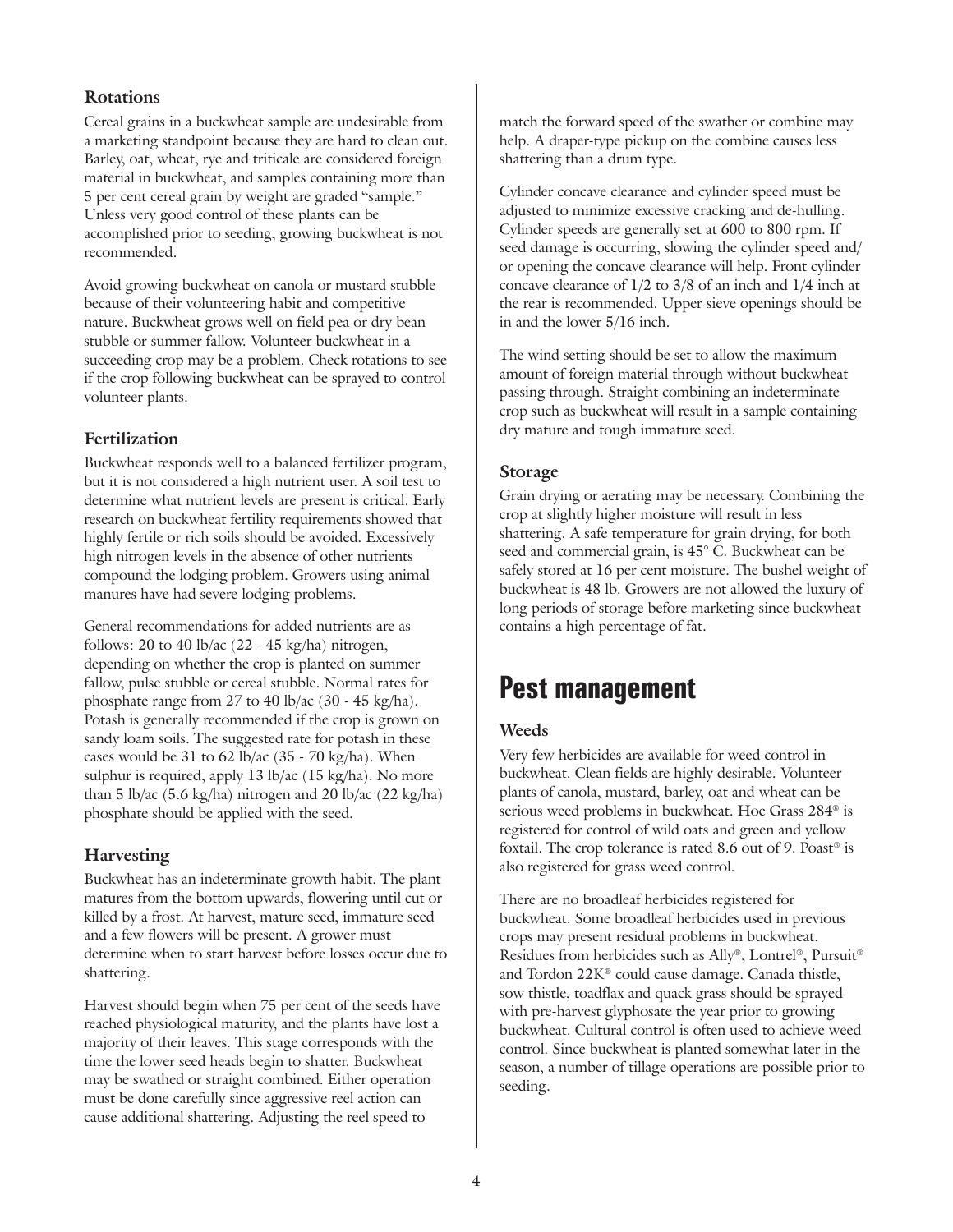#### **Diseases**

There are few reports of diseases in buckwheat. Leaf spot caused by a fungus called *Ramilaria* can occur. *Rhizoctonia* (root rot), downy mildew and aster yellows have also been found. None of these diseases is of any economic importance.

#### **Insects**

Japanese beetles, aphids, cutworms and wireworms have all been reported in buckwheat. Japanese beetles do the most damage, attacking the flower head and can cause major economic loss on occasion.

# **Marketing**

The Japanese market requires new crop buckwheat for Soba noodles. Because of this need, growers are not allowed the luxury of long periods of storage before marketing. New crop buckwheat groats are white with a greenish tinge, whereas old crop buckwheat is reddishbrown to grey. Buckwheat flour contains a high percentage of fat, and flour will become rancid if stored for long periods.

Grading standards consider kernel size and a No. 8 slotted sieve is used. At least 80 per cent of the kernels must remain on top of the No. 8 sieve, or the sample is considered small-seeded, i.e. Canada No.1 Small.

To obtain a Canada No. 1 grade, a number of other criteria must be met:

- minimum test weight of 58 kilograms per hectolitre
- less than 1 per cent of the grain sample de-hulled with a maximum 4 per cent damage
- no more than 1 per cent foreign material allowable.

Also, degree of soundness is judged. The sample must be well matured, cool and sweet to meet the Canada No. 1 grade. Prices received for buckwheat fluctuate between \$8.00 and \$9.00 per bushel, and a majority of Canada's crop is exported. Production contracts are available and provide security for marketing.